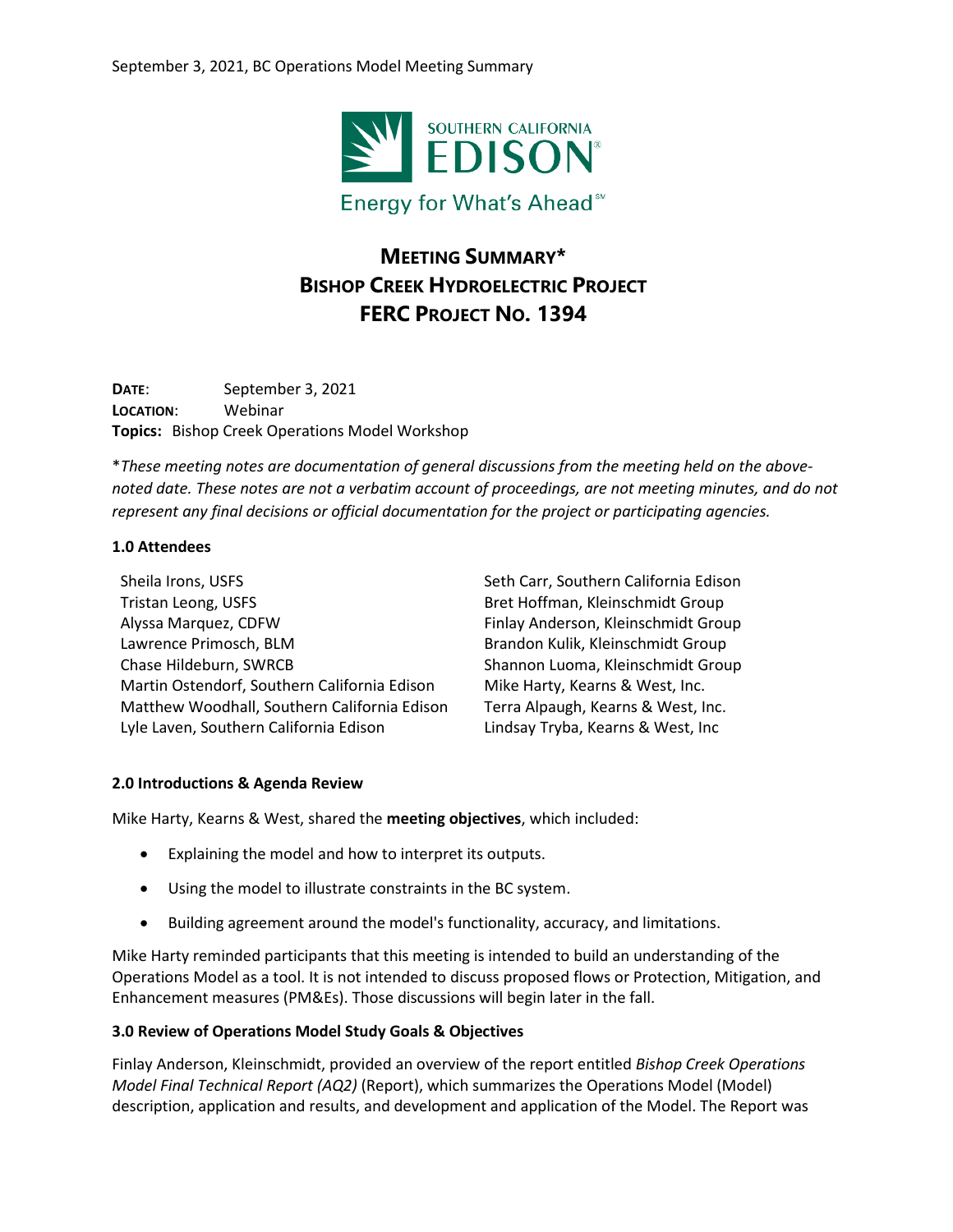distributed to the group in advance of the meeting on August  $16<sup>th</sup>$ , 2021. Members were asked to review the report and provide written comments by Friday, October  $15<sup>th</sup>$ ; this feedback will be used to inform SCE's draft license application (DLA).

Finlay explained that the Model is designed to assist SCE and stakeholders in understanding how Project operations interact with Bishop Creek hydrology. The Model is intended to support the needs of other relicensing studies, e.g., the Model can simulate the Project's operations relative to different water year types and allocation decisions, as well as allowing SCE and stakeholders to test alternative operational scenarios and document the results.

The model reflects SCE's determination of operating limits for all units, representing installed and dependable capacity. System inflows in the Model are based on hydrologic data – a calculation of the increases in storage plus flow releases from reservoirs. The gauged areas help predict the flows in the ungauged areas. While changes in the flow release requirements impact allocations, these changes do not affect inflow calculations. The Model's rules are set according to current requirements.

## **Questions/Comments**

- Question (Q) (USFS): Do you want modeling feedback by October? Is there a process where we can let our hydrologists work through the Model with SCE's folks?
	- $\circ$  Response (R) (Relicensing Team): Eventually, SCE will distribute the Model and give agencies a chance to use it. The idea behind this meeting is to explain the mechanisms of the Model and establish consensus around the Model's objectives and functionality (i.e., the Model does what it was intended to do) before releasing the Model to the agencies. At that point, hydrologists can test it.
	- o R (USFS): We are comfortable with the Model as it is now, but our hydrologists will have a better understanding of the performance and calibration of the Model. We will defer to our modeling experts to weigh in with feedback. Typically, in relicensing processes, there is a subforum where modeling experts can run through the model together. I suggest that we bring experts together to test it out in another meeting.
	- $\circ$  R (Relicensing Team): Yes, SCE can set that up with Bret Hoffman if this group agrees with the Model's basic assumptions and objectives. The Relicensing Team wants to begin using the Model as soon as possible to inform discussions with scenario planning.

#### **4. 0 Demonstration of Operations Model**

Bret Hoffman, Kleinschmidt Group, provided a technical and structural overview of the Model. Bret prefaced the discussion by saying that the Model is not meant to be an exact planning tool, because SCE can change plans to accommodate adequate flows. For example, during dry years, there may be times when Bishop Creek lacks the adequate resources to meet the projected allocation for the upcoming months. In these instances, SCE will make necessary adjustments. That said, it is very rare that SCE cannot meet the flow requirements due to low water levels.

The Model will allow SCE to:

- Measure the ability of the Bishop Creek system to meet flow targets.
- Enter flows that enhance reaches to test alternative scenarios to baseline conditions.
- Calculate the percentage of days when the target flow is missed.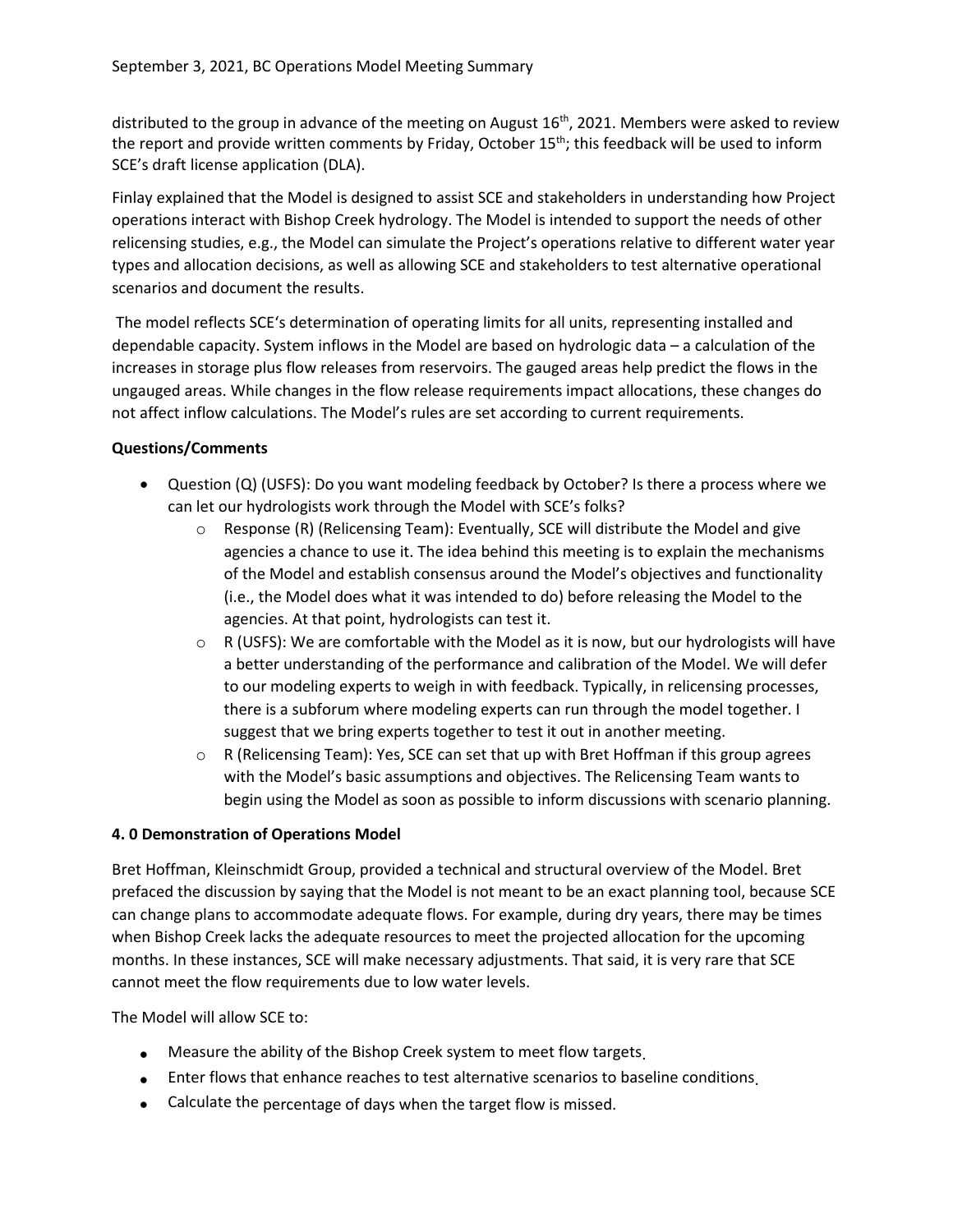- Calculate the impacts to all other reaches' target flows.
- Display missed target flows due to dry years.
- Check for success in meeting the "or inflow" alternative minimum flow requirement.

The Model uses water data from 1990-2019, including gage flow and storage data, snow course measurements, and synthesized inflows. The model uses average record data to synthesize flows, and because daily inflow and daily outflow do not correlate well, the model uses a 5-day running average to improve the correlation. The USGS gauge is within roughly two percent accuracy, which helps decrease uncertainty within the model. The Model includes constraints surrounding physical limitations, Chandler Decree, and minimum flows.

Bret provided examples of scenarios using the Model and monthly comparisons and explained the Model's structure and nodes (see slides 15-17).

## **Questions/Comments**

- Q (BLM): Is this tool like the Mill Creek Accounting and Planning Tool (MCAPT) for the Lundy project? What is the difference between them?
	- $\circ$  R (Relicensing Team): It is similar in its ability to show allocations based on predicted hydrology, but the Lundy tool is built around multiple tiers of water and storage rights that significantly constrain how water can be allocated. The Bishop Creek Operations model has certain constraints built in it is designed to meet the Chandler Decree and to try to deliver instream flows as long as inflows remain at a certain level.
- Q (USFS): When you say, "flows that enhance reaches can be added in the model to test alternative scenarios," is the opposite also true that we can remove water? Or is it only for adding water?
	- $\circ$  R (Relicensing Team): Yes, the Model can change the volume (in cfs) of any target flow.
- Q (USFS): The Report describes the model as calculating the percentage of successful days when the flow is missed. What is the output, and how is that represented?
	- $\circ$  R (Relicensing Team): There are many ways to look at metrics of success. At this point, our metric refers to the percentage of days that a target flow is not met. We break down the upper, middle, and lower third of hydrologic availability from a percentage of flow versus the average.
	- o R (USFS) So, it simulates twenty years of output, but it does not tell you the specific days or years that the target was met, correct?
	- o R (Relicensing Team): Yes, that is correct.
	- Q (USFS): Can you offer examples of specific flows?
		- R (Relicensing Team): Walking through the South Fork Creek box in detail: there is a higher low flow target at this spot, so the Model makes sure that there is enough flow in each location to meet the specific flow requirement(s). The Model can show how many days a year the target flow is not met due to a lack of resources. In addition, the Model can show the percent of time that we miss the target during the dry years versus the normal or wet years.
	- Q (Water Board): Is the dry years box the percentage of the overall number of days that you wouldn't be able to meet that requirement? Or is it a percentage of the box next to it?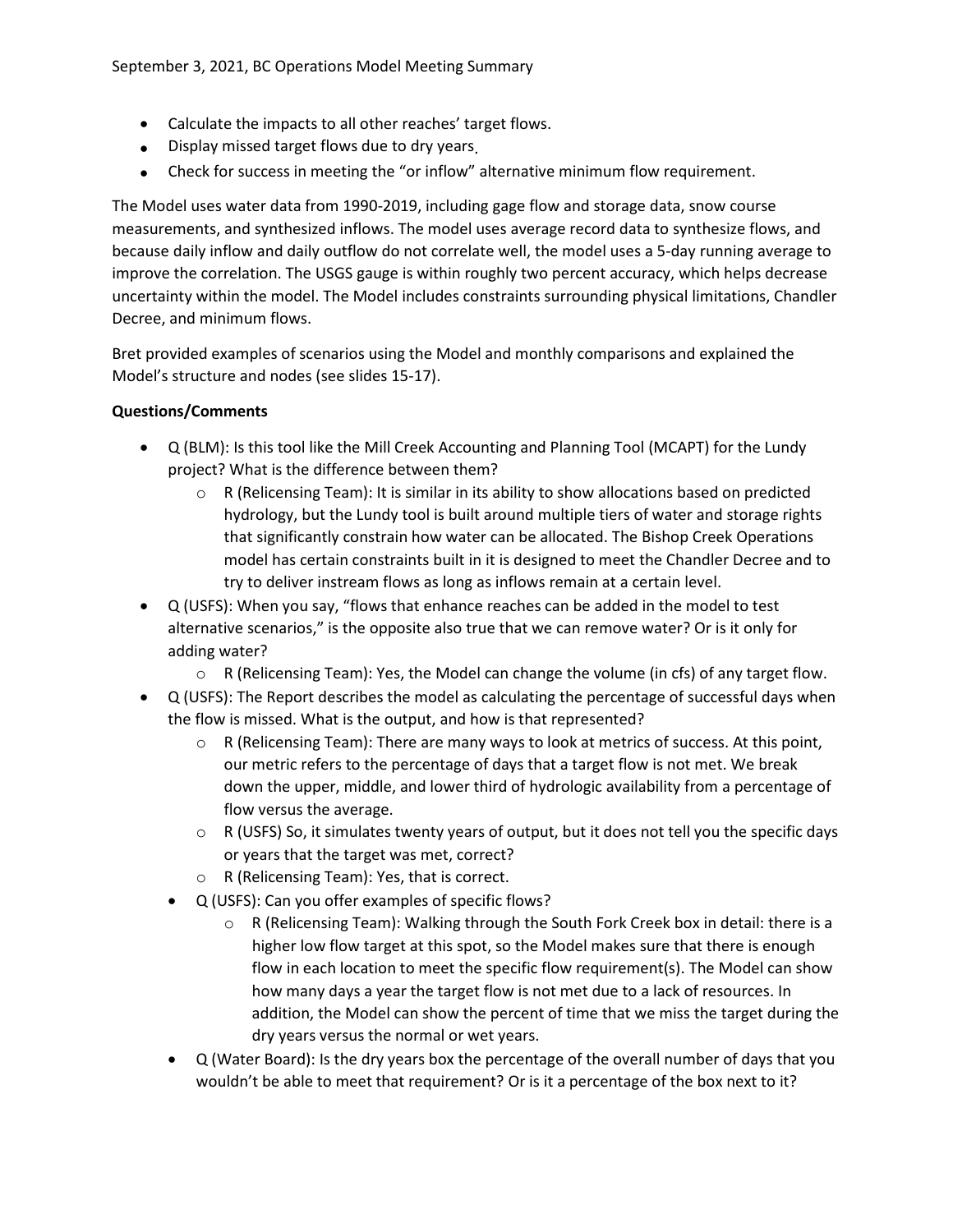- $\circ$  R (Relicensing Team): We're accounting for the percentage of "misses" that happen in a dry year as a subset of the overall misses. This is shown in the column that records dry years. So for example, an output of (10% / 9%) would show that a target gets missed 10% of the time, and of that 10%, 9% are accounted for in dry years while the remaining 1 % would be in normal or wet years,
- Q (USFS): Can the Model graphically represent the type of years by wet, normal, or dry year? In other words, where can I see the type of water year (i.e., wet, normal, dry) by year?
	- o R (Relicensing Team): That is coded in the storage tab, which is based on the snowpack tab.
	- $\circ$  R (USFS): It can be helpful to make a graph that shows how the years on record were distributed across dry, normal, and wet years based on the classification you used. I recommend adding this to the Model.
	- o R (Relicensing Team): It is possible to color code this information in the Model and tease out the water type. We just need to determine where to present this information. Specifically, what are you trying to see?
	- $\circ$  R (USFS): I'm interested in seeing how often we have dry years and what that looks like from an operations standpoint. Can we pull data for those specific scenarios?
	- o R (Relicensing Team): That information can be found in the snowpack tab.
- Q (USFS): How many normal years are in this period of data? What are the trends showing? Are years trending toward dry years? What effect will this Model have on operations?
	- $\circ$  R (Relicensing Team): Need to caution that the Model is not designed to be a climate model. Climate change could have an impact on the Bishop Creek system but predicting those impacts is not what the model is designed to do.
	- $\circ$  R (USFS): Not asking the model to predict climate changes. Rather, interested in the systems' ability to meet the targets in dry years generally. If dry years do increase this is important, because if there is not water to meet releases, what is the point of discussing targets that high?
- Comment (C) (Kearns & West): It sounds like the focus is on the dry year category. What qualifies as a dry year?
	- $\circ$  R (SCE): A dry year is characterized as <75% of the average Apil 1st snow water equivalent.
	- $\circ$  Q (Kearns & West): If someone set a flow target that is unachievable given the resources, what would happen?
	- $\circ$  R (SCE): This is extremely rare. If the flow target became unachievable, then SCE would formally ask for a deviation from the license. This has only ever happened due to construction constraints, not water constraints. The condition today is written to allow it to adjust to what nature provides.
- Q (USFS): Will the Model be able to tell us if SCE can or cannot meet the targeted flow rates?
	- $\circ$  R (Relicensing Team): Yes, the Model can represent changing the cfs.
- Q (USFS): Will the Model go back and adjust flow rates to meet the targets?
	- o R (Relicensing Team): The Model can adjust or increase flow releases to meet the targets. The Model is designed to meet (1) the Chandler Decree, (2) FERC requirements, and (3) to flow and storage requirements. It will force releases to